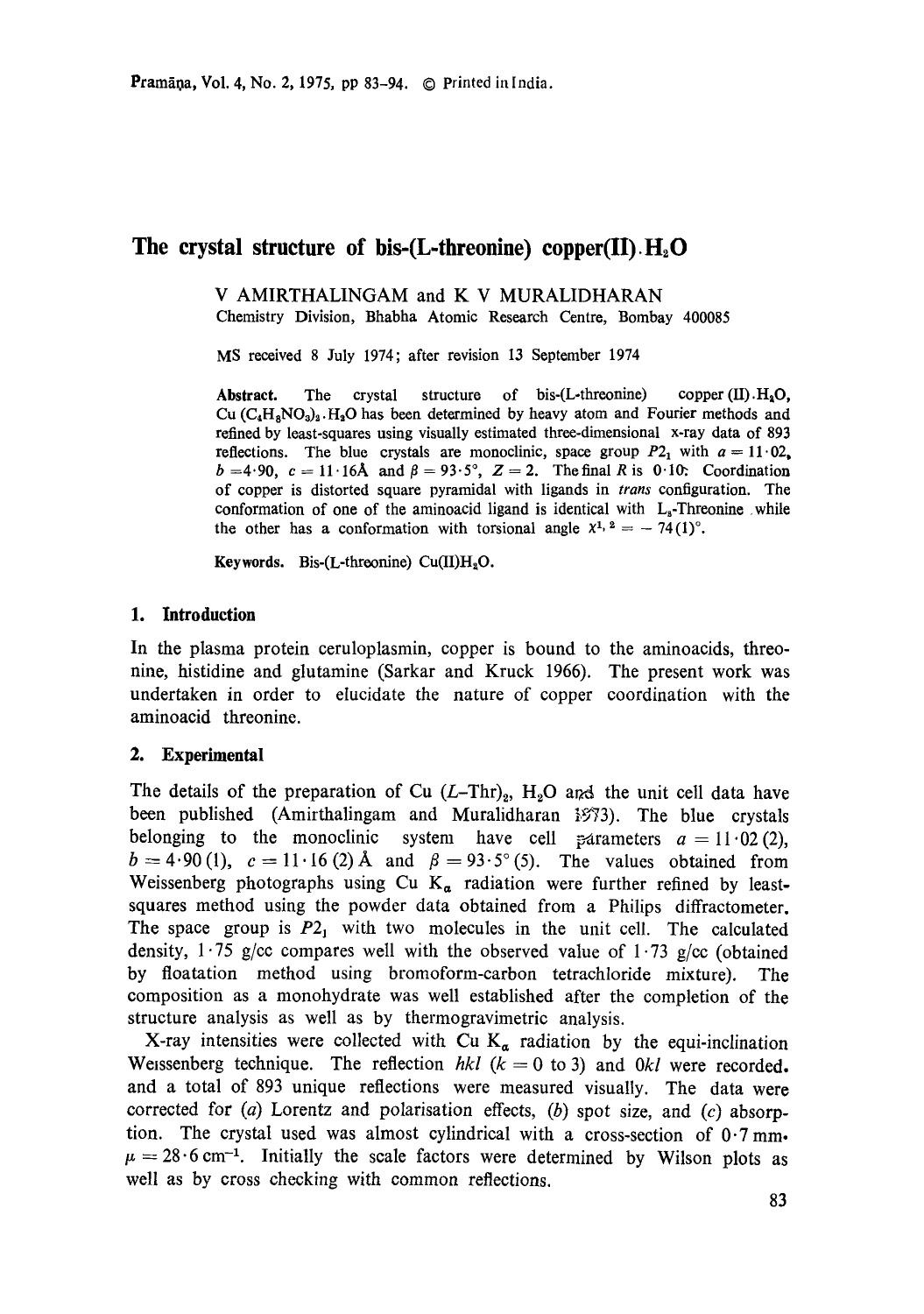| No.                                                             | Atom                                                                                                                                         | x/a                                                                                                                                                                                                                   | y/b                                                                                                                                                                                                                               | z/c                                                                                                                                                                                                                   | $B(A)^2$                                                                                                                                                               |
|-----------------------------------------------------------------|----------------------------------------------------------------------------------------------------------------------------------------------|-----------------------------------------------------------------------------------------------------------------------------------------------------------------------------------------------------------------------|-----------------------------------------------------------------------------------------------------------------------------------------------------------------------------------------------------------------------------------|-----------------------------------------------------------------------------------------------------------------------------------------------------------------------------------------------------------------------|------------------------------------------------------------------------------------------------------------------------------------------------------------------------|
| 123456789<br>10<br>11<br>12<br>13<br>14<br>15<br>16<br>17<br>18 | Cu<br>C1<br>C2<br>C <sub>3</sub><br>C <sub>4</sub><br>C5<br>C6<br>C7<br>C8<br>01<br>02<br>03<br>04<br>05<br>06<br>07<br>N1<br>N <sub>2</sub> | 0.4667(1)<br>0.335(1)<br>0.290(1)<br>0.165(1)<br>0.075(1)<br>0.620(1)<br>0.672(1)<br>0.744(1)<br>0.830(2)<br>0.405(1)<br>0.304(1)<br>0.130(1)<br>0.532(1)<br>0.663(1)<br>0.661(1)<br>0.873(1)<br>0.375(1)<br>0.576(1) | 0.3270(1)<br>0.797(5)<br>0.700(4)<br>0.579(4)<br>0.788(4)<br>$-0.104(4)$<br>0.055(4)<br>$-0.150(6)$<br>0.015(6)<br>0.638(3)<br>0.020(3)<br>0.460(3)<br>0.018(3)<br>$-0.319(3)$<br>$-0.298(3)$<br>0.350(5)<br>0.491(4)<br>0.203(3) | 0.2592(1)<br>0.215(1)<br>0.334(1)<br>0.309(1)<br>0.259(1)<br>0.315(1)<br>0.211(1)<br>0.133(1)<br>0.055(2)<br>0.164(1)<br>0.178(1)<br>0.421(1)<br>0.357(1)<br>0.358(1)<br>0.054(1)<br>0.408(1)<br>0.389(1)<br>0.140(1) | 3.3(2)<br>2.3(3)<br>3.1(3)<br>5.0(4)<br>3.0(3)<br>2.6(3)<br>3.8(2)<br>4.4(4)<br>2.9(2)<br>3.1(2)<br>3.8(2)<br>3.2(2)<br>4.2(2)<br>3.8(2)<br>5.0(3)<br>2.6(2)<br>2.3(2) |
|                                                                 |                                                                                                                                              | Anisotropic temperature factors for Cu of the form                                                                                                                                                                    |                                                                                                                                                                                                                                   |                                                                                                                                                                                                                       |                                                                                                                                                                        |
|                                                                 |                                                                                                                                              | $\exp\left[-\left(\beta_{11}h^2+\beta_{22}k^2+\beta_{33}l^2+2\beta_{12}hk+2\beta_{23}kl+2\beta_{13}hl\right)\right]$                                                                                                  |                                                                                                                                                                                                                                   |                                                                                                                                                                                                                       |                                                                                                                                                                        |
| $\beta_{11}$                                                    | $\beta_{22}$<br>$0.0057(1)$ $0.0285(16)$ $0.0058(1)$                                                                                         | $\beta_{33}$                                                                                                                                                                                                          | $\beta_{12}$<br>0.0025(1)                                                                                                                                                                                                         | $\beta_{13}$<br>0.0038(2)                                                                                                                                                                                             | $\beta_{23}$<br>$-0.0016(10)$                                                                                                                                          |

Table 1. Atomic parameters with E.s.d.'s in parenthesis

#### **3. Structure determination\***

The *hOl* projection was solved first by locating the copper atom from the Patterson map and subsequent location of the lighter atoms from minimum function maps and successive Fourier maps. Then the ' $y'$  coordinate of copper (which can be chosen arbitrarily) and those of the 2 oxygen and 2 nitrogen atoms (which coordinate with coppper) were assigned assuming an approximate square-planar coordination, using their  $x$ , z coordinates with Cu-N and Cu-O distances as  $2\text{\AA}$ and Cu-ligand atoms angle as 90°. A 3-D Fourier map was then computed. This process destroyed to a great extent the spurious peaks which can arise due to the false mirror normal to *"b"* axis. Iterative Fourier methods revealed the entire structure together with the fact that there is only one water molecule and not two as was erroneously concluded from the *(hOl)* map and reported earlier. The parameters were refined by full-matrix least-squares method minimising  $\sum w || K F_0 | - |F_{\rm c}||^2$  and with anisotropic thermal factors for the heavy copper atom only. Cruickshank's weighting scheme with  $A = 5.0$  and  $C = 0.01$  was used. The form factors for Cu<sup>+2</sup>, N, C and O were taken from International Tables for x-ray crystallography (1962).  $F<sub>e</sub>$  values were corrected for anamolous dispersion of copper during this refinement. Hydrogen atoms were ignored. The final R for all observed reflections was  $0.10$ .

The structure projected down 'b' and 'c' axes are shown in figures 1 and 2.

<sup>\*</sup> While this work was being prepared for publication we learned (from personal communication) that an independent structure of the same compound using counter data has been carried out by Professor H C Freeman at the University of Sydney, Australia. No details regarding the structure were furnished to us for comparison.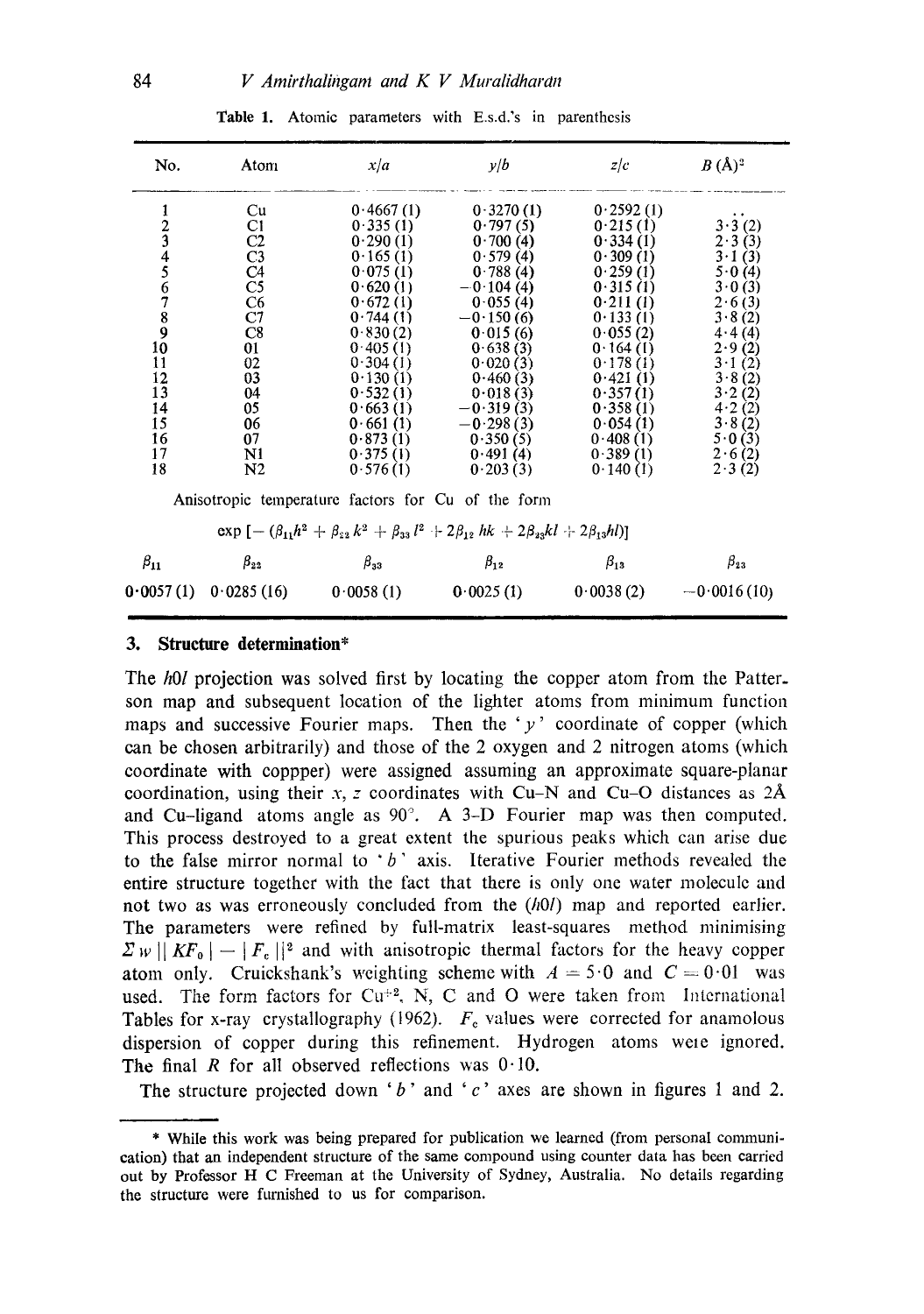





Figure 2. Structure projected down  $\cdot$  c  $\cdot$  axis. Overlapping molecule is not drawn for clarity.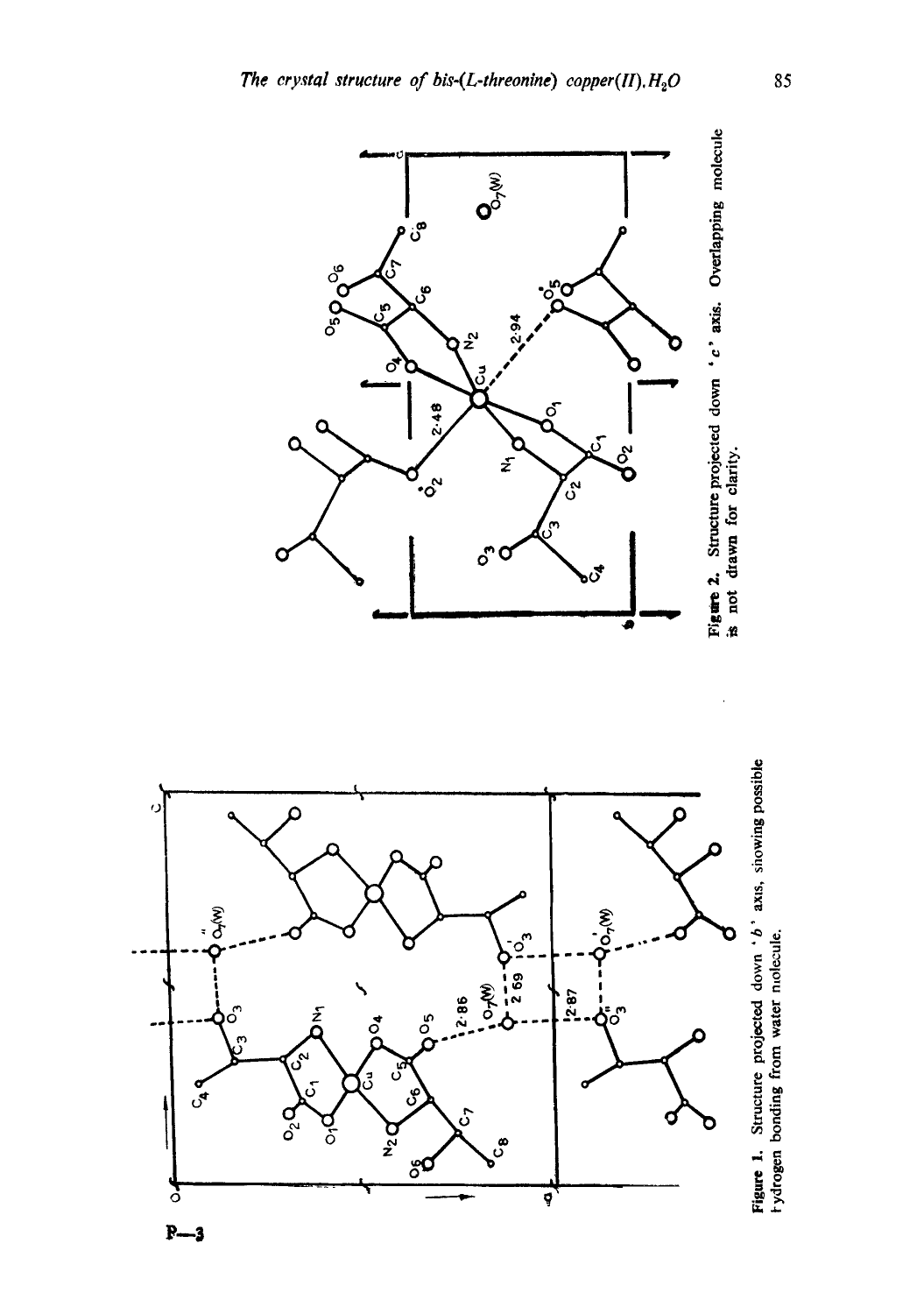The final parameters are given in table 1 and the structure factors in table 2, The final bond lengths and angles are shown in figure 3,

## **4. Description of the structure**

The copper coordination as square pyramidal is clearly seen in figure 2, the apical atom being the carboxyl oxygen of one threonine molecule obtained by unit translation of the asymmetric unit along ' $b$ ' axis. The distance Cu-O (apical) is 2.48 Å as compared to value of 2.391 Å found in bis (L-tyrosinato) copper where a similar coordination is found (Dick van der Helm and Tatsch 1972). The Cu-N distances  $[1.979(5)$  and  $1.936(5)$  Å] in the basal plane differ significantly while the Cu-O distances  $[1.975(5)$  and  $1.979(5)$  Å] compare well with the average value  $(1.98 \pm 0.012 \text{ Å})$  given by Freeman (1967). The basal plane is' nearly planar, Cu atom being out of the mean plane containing the four coordination atoms by 0.08A (see table 3). The two threonine ligands are *trans*  coordinated with copper. The bond lengths of the threonine molecules are comparable with L-threonine (Shoemaker *etal* 1950; Ramanadham *etal* 1973). A significant difference is found only in the  $C=O$  distances in the carboxyl groups. The two planar carboxyl groups are not coplanar with the basal plane (plane 1 in table 3). The deviations of the nitrogen atoms from the planar carboxyl groups are  $0.55$  and  $0.72$ Å, comparable with values obtained in similar structures

The two threonine ligands do not have the same conformation. The conformation of the ligand which has a water molecule near the carboxyl group has its torsion angle  $X^{1, 2} = -74$  (1)<sup>o</sup> while the value for the other ligand  $X^{1, 2} = -177$ (1)<sup>°</sup> which is nearly identical with  $L_{\bullet}$  -threonine (see table 4). The difference in conformation of one of the threonine molecule is likely due to the formation of



Figure 3. Bond lengths and angles of the molecule bis- $(L$ -threonine) Cu(II<sub>)</sub>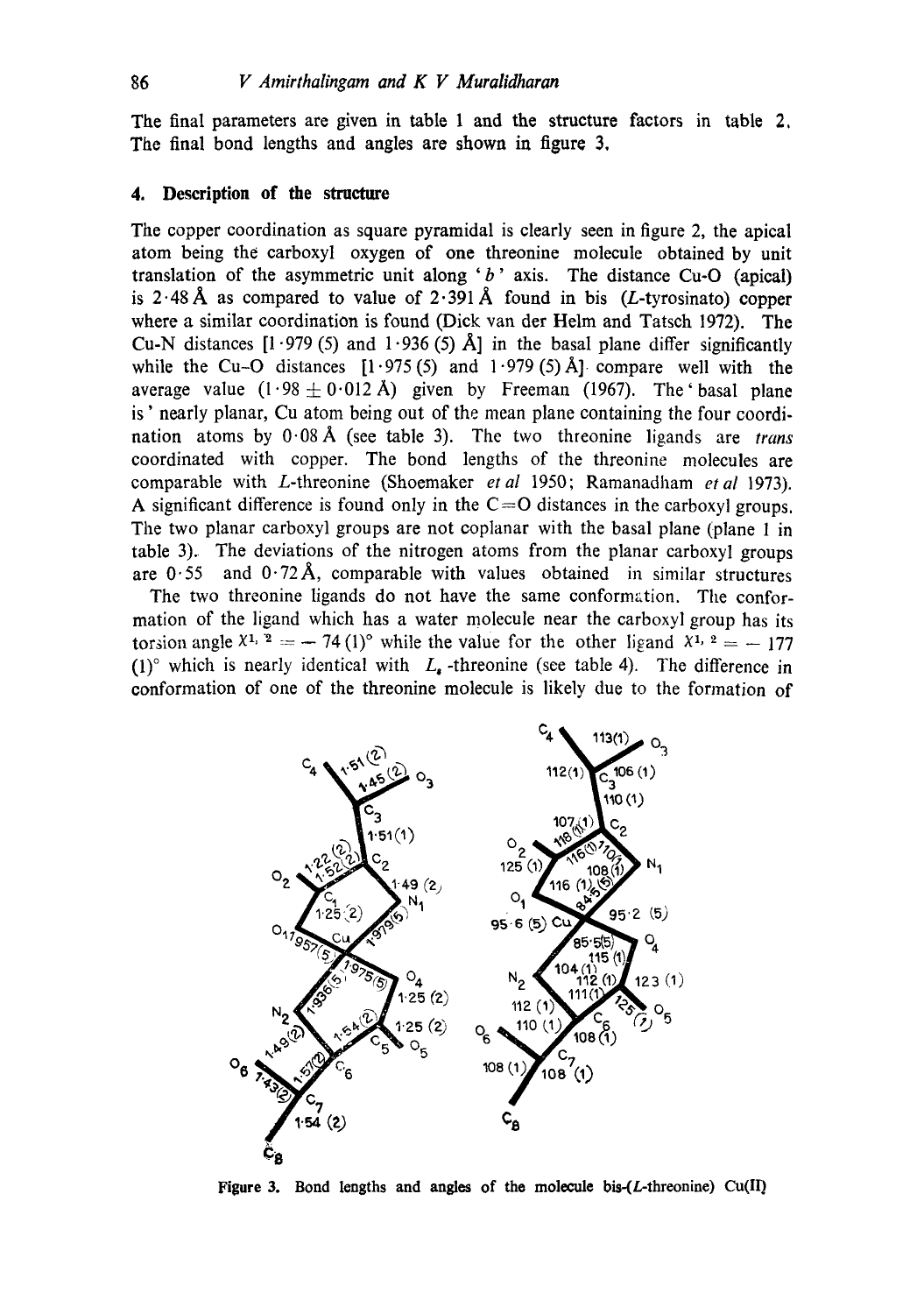|                    | FCAL        | ホルスのなけのなど おおじみおにおどでだ でんのでおでのおのよ にゅうひんひただのかし おけんしゃ すうしょう しょうこうしょう こうぶんぽうしょう ほしん かただのかない                                                     |  |  |  |  |  |  |  |  |  |  |  |  |  |  |  |  |  |                                                    |  |  |
|--------------------|-------------|--------------------------------------------------------------------------------------------------------------------------------------------|--|--|--|--|--|--|--|--|--|--|--|--|--|--|--|--|--|----------------------------------------------------|--|--|
|                    | <b>KFOB</b> | ବିଛିଅଛି ଅଛିଛି ଅଛି ବିଜୟରେ ବିଜୟରେ ଅକ୍ଟିମ୍ନ୍ୟରେ ବିଜୟର ଏକ ବିକିତ୍ତର କରିଥି<br>さらは心のではすなほ ですうしほんすうりょ すうのうれいきゅう ははきはす あめだむな                        |  |  |  |  |  |  |  |  |  |  |  |  |  |  |  |  |  |                                                    |  |  |
|                    | ᆋ           |                                                                                                                                            |  |  |  |  |  |  |  |  |  |  |  |  |  |  |  |  |  | 8912345671 2351254561 2123456789 0 紅 11 11 11 2345 |  |  |
|                    | ×           |                                                                                                                                            |  |  |  |  |  |  |  |  |  |  |  |  |  |  |  |  |  |                                                    |  |  |
|                    | Ŧ,          |                                                                                                                                            |  |  |  |  |  |  |  |  |  |  |  |  |  |  |  |  |  |                                                    |  |  |
|                    | FCAL        | ੩<br>て江40公は5公母? 公立1公公14007 公は山6626840 1817042867                                                                                           |  |  |  |  |  |  |  |  |  |  |  |  |  |  |  |  |  | 323888888 23886658886 18888658555 1888658665       |  |  |
|                    | <b>KFOB</b> | 9.549.88.88.88.85の 8.5のほぼいいのではのでいるのはもれ ちゅうにんめいめい のでんきょうひょう たちょうひょう たいちょう おんしょう こうじょう ようしょう せんしょうせい                                         |  |  |  |  |  |  |  |  |  |  |  |  |  |  |  |  |  |                                                    |  |  |
|                    |             |                                                                                                                                            |  |  |  |  |  |  |  |  |  |  |  |  |  |  |  |  |  |                                                    |  |  |
|                    | ᆜ           | ひー いっしょう こっと こっこ しゅうし こうしょう てっこく こうしょう とっしー こうえいん                                                                                          |  |  |  |  |  |  |  |  |  |  |  |  |  |  |  |  |  |                                                    |  |  |
|                    | ×           |                                                                                                                                            |  |  |  |  |  |  |  |  |  |  |  |  |  |  |  |  |  |                                                    |  |  |
| Structure factors. | т           | ひのひのひしてててて ころのような coco coco coco coco a adoo a doo doo a doo doo                                                                           |  |  |  |  |  |  |  |  |  |  |  |  |  |  |  |  |  |                                                    |  |  |
| ۸i<br>Table        | FCAL        | 8885884852 G548888853 858888888 5588828828<br>4ヵ位还でなる815 8位山に公社09改法 公社48公6年64位 上公法派任任8002                                                  |  |  |  |  |  |  |  |  |  |  |  |  |  |  |  |  |  |                                                    |  |  |
|                    | <b>KFOB</b> | <b>なるながゆかめのめい かののおれなののなど けのをみののかりかい のなとみおめのとぬの あとない かんてい こうせいさく せいせんきょう かんこう かいせいせい あいせいきょう</b>                                            |  |  |  |  |  |  |  |  |  |  |  |  |  |  |  |  |  |                                                    |  |  |
|                    | ᆗ           |                                                                                                                                            |  |  |  |  |  |  |  |  |  |  |  |  |  |  |  |  |  | <u>ょう6890Ⅱ212 345680Ⅱ212 3456890Ⅱ21 234567890Ⅱ</u> |  |  |
|                    | ×           |                                                                                                                                            |  |  |  |  |  |  |  |  |  |  |  |  |  |  |  |  |  |                                                    |  |  |
|                    | œ           | NNNNNNNNMM mmmmmmmm <del>ndd</del>                                                                                                         |  |  |  |  |  |  |  |  |  |  |  |  |  |  |  |  |  | すすい いいんいいいいいい                                      |  |  |
|                    | FCAI        | 88.85.886KP\$ R4858#38#3 \$5FRF\$2888# #88858\$\$\$\$<br>\$\$\$5&86KP\$ R485&#3\$\$\$F\$\$\$\$\$#\$\$\$\$\$\$\$\$\$\$                      |  |  |  |  |  |  |  |  |  |  |  |  |  |  |  |  |  |                                                    |  |  |
|                    | <b>KFOB</b> | <u> ଅଚ୍ୟୁଜ୍ଞବ୍ଲକ୍ଷିମ୍ପ ବିକ୍ରସ୍ଥିତି କ୍ଷିମ୍ପିକ୍ଟ ବିଚ୍ଚିତ୍ର ଅନ୍ୟର୍କ୍ଷିମ୍ପିକ୍ଟ ବିଦ୍ରାମ୍ୟକ୍</u><br>ででぬなができる止ち すぁぅぬからはちょひ はけきょうかぬぬぶけき できがはゆすらせけゆ |  |  |  |  |  |  |  |  |  |  |  |  |  |  |  |  |  |                                                    |  |  |
|                    | ⊣           | 0000000000 0002345678 90ⅡΩ№12345 67890ⅡΩ№12                                                                                                |  |  |  |  |  |  |  |  |  |  |  |  |  |  |  |  |  |                                                    |  |  |
|                    | ×           |                                                                                                                                            |  |  |  |  |  |  |  |  |  |  |  |  |  |  |  |  |  |                                                    |  |  |
|                    | I           | 234567890Ⅱ 2日は0000000 000001---- ---------22                                                                                               |  |  |  |  |  |  |  |  |  |  |  |  |  |  |  |  |  |                                                    |  |  |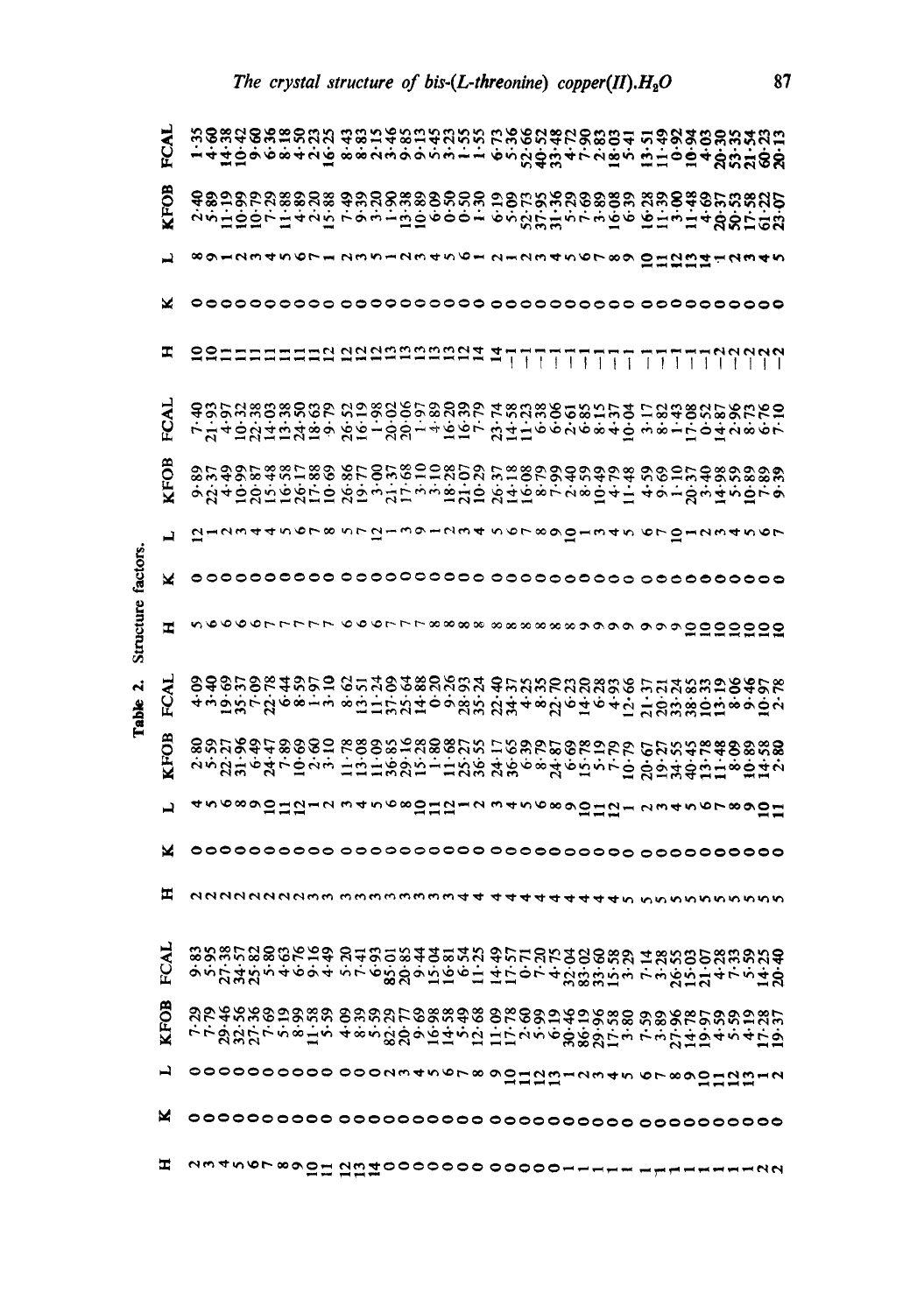| FCAI        | 23482842628 28238815898 28888888643 2885926<br>おけんおびょう かなき あけるうなおのければ あるなるもうなない おりはかけなおおひめ           |  |  |  |  |  |  |  |  |  |  |  |  |  |  |  |  |  |                   |  |  |
|-------------|------------------------------------------------------------------------------------------------------|--|--|--|--|--|--|--|--|--|--|--|--|--|--|--|--|--|-------------------|--|--|
| KFOB        | <b>ねけびなめのみあお あぬめのかけりみねり せめけをめめのなおな ひゆなけのひみかめがね せなれのなお あいかん なんかん ひんこう うちなおり おもれななり おもののはな</b>         |  |  |  |  |  |  |  |  |  |  |  |  |  |  |  |  |  |                   |  |  |
| ᆜ           | 。 00000 はね000 0000l 23456 789 9 1 1 1 2 34 5 67 9l23456                                              |  |  |  |  |  |  |  |  |  |  |  |  |  |  |  |  |  |                   |  |  |
| ×           |                                                                                                      |  |  |  |  |  |  |  |  |  |  |  |  |  |  |  |  |  |                   |  |  |
| I           | 4567800123 9 1112-1111                                                                               |  |  |  |  |  |  |  |  |  |  |  |  |  |  |  |  |  | EEEENNAN NANAMMAA |  |  |
| FCA         | <b>んび目をとしてするだけ にはひていほうてき こうひうしきゅうしょう すきくりはひせない</b>                                                   |  |  |  |  |  |  |  |  |  |  |  |  |  |  |  |  |  |                   |  |  |
| KFOI        | 8.4の目の4月25.8 23.8505558255 8.4%3.950558 23.950586.4.55058 8.4%3.95058 8.4%3.95055 8.4%3.95055 8.4%3. |  |  |  |  |  |  |  |  |  |  |  |  |  |  |  |  |  |                   |  |  |
|             | 67890Ⅱ1234 5679012345 6789456812 4623812345                                                          |  |  |  |  |  |  |  |  |  |  |  |  |  |  |  |  |  |                   |  |  |
| ×           |                                                                                                      |  |  |  |  |  |  |  |  |  |  |  |  |  |  |  |  |  |                   |  |  |
|             |                                                                                                      |  |  |  |  |  |  |  |  |  |  |  |  |  |  |  |  |  |                   |  |  |
| FCAI        | けるれなであるない ちゅうなみをけるない ちゅうひうかひれい ないのもしをうない いんせいきょう せいかん きょうひょう きょうひょう きょうせいきょう                         |  |  |  |  |  |  |  |  |  |  |  |  |  |  |  |  |  |                   |  |  |
| <b>KFOB</b> | <b>独のぬ不ゆなかけでの の死のひでけたひみ死 のゆりどけのたのなみ あみとのゆみをおしのおおのかな しょうしょう せんきょう かいりつ こうてん こうじょう かくしょうきゅう</b>        |  |  |  |  |  |  |  |  |  |  |  |  |  |  |  |  |  |                   |  |  |
| ᆸ           | は12月234578912日123456 791に123456 7890112345                                                           |  |  |  |  |  |  |  |  |  |  |  |  |  |  |  |  |  |                   |  |  |
| ×           |                                                                                                      |  |  |  |  |  |  |  |  |  |  |  |  |  |  |  |  |  |                   |  |  |
| Ξ           |                                                                                                      |  |  |  |  |  |  |  |  |  |  |  |  |  |  |  |  |  |                   |  |  |
| FCAI        | <b>がびばほうほうけなけ 4年命びな4万104 ※公安ほゆひかにする 4000℃でござりくうないようほうけい 4年命びお4万104 ※公安ほゆひからうち 4000℃でごうかく</b>         |  |  |  |  |  |  |  |  |  |  |  |  |  |  |  |  |  |                   |  |  |
| KFOB        | arasaksonta matamasabab untukitasana manghangkun<br>おびはほうほうもおけ 仕込めななっていひょ すかだはねこははちょう にっかがなものです      |  |  |  |  |  |  |  |  |  |  |  |  |  |  |  |  |  |                   |  |  |
| تم          | 67890H2B1234567890H2 B234567890 UB12345690                                                           |  |  |  |  |  |  |  |  |  |  |  |  |  |  |  |  |  |                   |  |  |
| ×           |                                                                                                      |  |  |  |  |  |  |  |  |  |  |  |  |  |  |  |  |  |                   |  |  |
| T           |                                                                                                      |  |  |  |  |  |  |  |  |  |  |  |  |  |  |  |  |  |                   |  |  |

88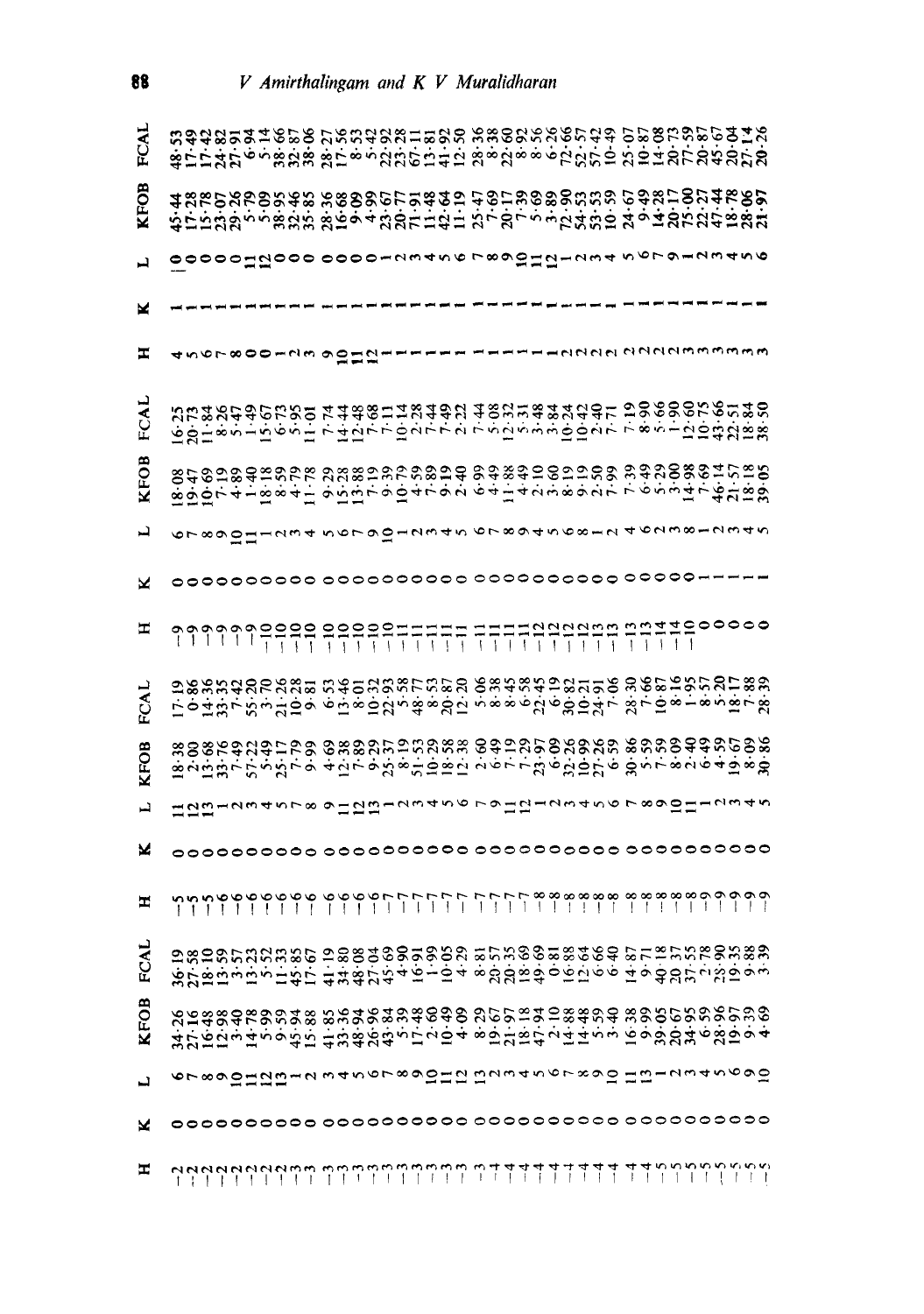| FCAL        | <b>なびはすですようです きてきのほりきかい ないかいがいできるい おおおおはかけるのめのおおい おものです ウイタのほりきかい ながすだいです そうほう おおおいせい おものの</b> |  |  |  |  |            |  |  |  |  |                                           |  |  |  |  |  |  |  |  |  |                                                                                              |  |
|-------------|------------------------------------------------------------------------------------------------|--|--|--|--|------------|--|--|--|--|-------------------------------------------|--|--|--|--|--|--|--|--|--|----------------------------------------------------------------------------------------------|--|
| <b>KFOB</b> | 4 ほぼのりいゆどのも のととのめけのめので いんのはおのののお と ないのめ のあなだい せいしょうしょう こうしょう こうしょう こうしょう こうじょ ひじょうこう あんた       |  |  |  |  |            |  |  |  |  |                                           |  |  |  |  |  |  |  |  |  |                                                                                              |  |
| ᅴ           |                                                                                                |  |  |  |  |            |  |  |  |  |                                           |  |  |  |  |  |  |  |  |  | 12341234567812345145 1234545123 6789020123                                                   |  |
| ×           |                                                                                                |  |  |  |  |            |  |  |  |  |                                           |  |  |  |  |  |  |  |  |  | nnnnnnnnn                                                                                    |  |
| エ           |                                                                                                |  |  |  |  |            |  |  |  |  |                                           |  |  |  |  |  |  |  |  |  |                                                                                              |  |
| FCAL        |                                                                                                |  |  |  |  |            |  |  |  |  |                                           |  |  |  |  |  |  |  |  |  | <b>ほなものがなるはけは ーてかほどはかくなる ののかけのまをのかなの めのりのりはけいない あめのかけ こうかい あんかん こうかんきょう こうじょうしょう けいせいしょう</b> |  |
| <b>KFOB</b> |                                                                                                |  |  |  |  |            |  |  |  |  |                                           |  |  |  |  |  |  |  |  |  | 後8社は中的の出現のののの発展的におけるのか中でなどののので、およびのの出す。<br>おおはおはなど、中日日 19%以降後9%90%はなどは40000 はにたての98000       |  |
| یہ          |                                                                                                |  |  |  |  |            |  |  |  |  |                                           |  |  |  |  |  |  |  |  |  | 1234567890 H123456780 1234678901 2345678901                                                  |  |
| ×           |                                                                                                |  |  |  |  |            |  |  |  |  |                                           |  |  |  |  |  |  |  |  |  |                                                                                              |  |
| ᇁ           |                                                                                                |  |  |  |  |            |  |  |  |  |                                           |  |  |  |  |  |  |  |  |  |                                                                                              |  |
| FCAL        |                                                                                                |  |  |  |  |            |  |  |  |  |                                           |  |  |  |  |  |  |  |  |  |                                                                                              |  |
| KFOB        |                                                                                                |  |  |  |  |            |  |  |  |  |                                           |  |  |  |  |  |  |  |  |  |                                                                                              |  |
| یہ          |                                                                                                |  |  |  |  |            |  |  |  |  |                                           |  |  |  |  |  |  |  |  |  | 2361231212 345678901 2345678901 1234567890                                                   |  |
| ×           |                                                                                                |  |  |  |  |            |  |  |  |  |                                           |  |  |  |  |  |  |  |  |  |                                                                                              |  |
| I           |                                                                                                |  |  |  |  |            |  |  |  |  |                                           |  |  |  |  |  |  |  |  |  |                                                                                              |  |
| FCAL        |                                                                                                |  |  |  |  |            |  |  |  |  |                                           |  |  |  |  |  |  |  |  |  | ※4※3分はかでだばし。日方な4%のサロの5%のののだけでは、日は54009440%。4※3分からのだけ。日かな4%のサロの。 しゅうじょう しゅうじょう                |  |
| <b>KFOB</b> |                                                                                                |  |  |  |  |            |  |  |  |  |                                           |  |  |  |  |  |  |  |  |  | きかなみたねおけで おものなかながないの いみつこそみはののひ とののおものとはなの<br>てうてすゆぬゆばなけ うけひゆる ひけはすけ うすかすだは ていった こいいだいいいこう   |  |
|             |                                                                                                |  |  |  |  |            |  |  |  |  | て8901234568912345678 9123456712 345614567 |  |  |  |  |  |  |  |  |  |                                                                                              |  |
| ×           |                                                                                                |  |  |  |  |            |  |  |  |  |                                           |  |  |  |  |  |  |  |  |  |                                                                                              |  |
| т           |                                                                                                |  |  |  |  | mmmnttdddd |  |  |  |  |                                           |  |  |  |  |  |  |  |  |  | 4455000050 500000000 1777088800                                                              |  |

89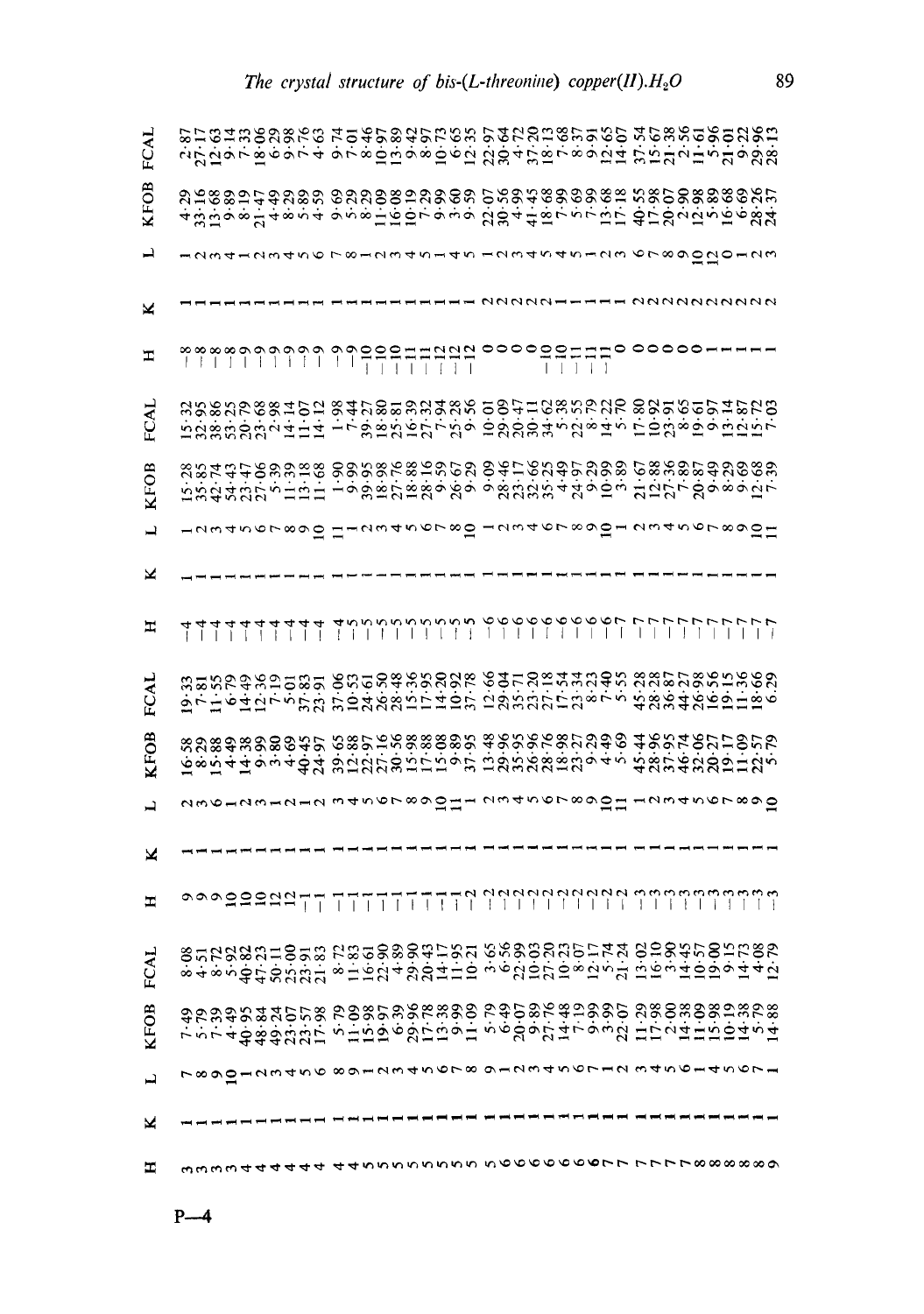| FCAL        |  |  |  |  |  |  |  |  |  |  |  |  |  |  |  |  |  |  | ねねぬほけのおおおめ ぬほほののおねなめけ の体のねめためおける をはなでみめのはない はなから きははかのな これの はんこう はきはり うちはは ふほうしょう すいしょうか          |
|-------------|--|--|--|--|--|--|--|--|--|--|--|--|--|--|--|--|--|--|---------------------------------------------------------------------------------------------------|
| <b>KFOB</b> |  |  |  |  |  |  |  |  |  |  |  |  |  |  |  |  |  |  | ははなけるぁ ぬぬり ウエロびけのたらなる なすめはりょうびはち すけのなけずゆすめる                                                       |
| ᆜ           |  |  |  |  |  |  |  |  |  |  |  |  |  |  |  |  |  |  |                                                                                                   |
| ×           |  |  |  |  |  |  |  |  |  |  |  |  |  |  |  |  |  |  |                                                                                                   |
| H           |  |  |  |  |  |  |  |  |  |  |  |  |  |  |  |  |  |  |                                                                                                   |
| FCAL        |  |  |  |  |  |  |  |  |  |  |  |  |  |  |  |  |  |  | <b>ぬれあぬれれればので いのえでなおおのおお のかのではのでけいか のでねなみではなのののようをあります すい かきかす きょうきょう つうのう こうかい こうこうしょう こうじょう</b> |
| KFOB        |  |  |  |  |  |  |  |  |  |  |  |  |  |  |  |  |  |  | 不吝吝吝未吝啬不妨犯 かなかのおのほほう 江公公社 りひばは日に ふずなほほんほぼたな                                                       |
| ᆜ           |  |  |  |  |  |  |  |  |  |  |  |  |  |  |  |  |  |  | 0150201212 34567890.12 1234567890 1213456789                                                      |
| ×           |  |  |  |  |  |  |  |  |  |  |  |  |  |  |  |  |  |  |                                                                                                   |
| Ξ           |  |  |  |  |  |  |  |  |  |  |  |  |  |  |  |  |  |  |                                                                                                   |
| FCAI        |  |  |  |  |  |  |  |  |  |  |  |  |  |  |  |  |  |  | きゅうれいであれい のだめねまだれほかん ゆのはちがあれておれ でなみせけり なけんのか かいはんしょう ほうきょう たんかいけい きゅうてき あいはく ういせん せんきょうきほう        |
| <b>KFOB</b> |  |  |  |  |  |  |  |  |  |  |  |  |  |  |  |  |  |  | 44位 ななだけ 心立て ほこうそうほうほう こうてきこうぶき こうきだい こうこうこう                                                      |
|             |  |  |  |  |  |  |  |  |  |  |  |  |  |  |  |  |  |  | はは01234567 8901012345 6789001234 5701357013                                                       |
| ×           |  |  |  |  |  |  |  |  |  |  |  |  |  |  |  |  |  |  |                                                                                                   |
| ≖           |  |  |  |  |  |  |  |  |  |  |  |  |  |  |  |  |  |  | nnnnnnnnn nnnnvoooooo ooooorrrrr rræaaaaanna                                                      |
| FCAL        |  |  |  |  |  |  |  |  |  |  |  |  |  |  |  |  |  |  |                                                                                                   |
| <b>KFOB</b> |  |  |  |  |  |  |  |  |  |  |  |  |  |  |  |  |  |  | ねけいけでふぬけぬれ ほうりじょうじゃくれ けほびなおかれはるけ はりばけのはるはらひねずける せいけいせい はつじょう おいりがく おおけい こうじゅうじょう                  |
|             |  |  |  |  |  |  |  |  |  |  |  |  |  |  |  |  |  |  | 46780Ⅱ0123 4567890Ⅱ10 12345678010 0123467890                                                      |
| ×           |  |  |  |  |  |  |  |  |  |  |  |  |  |  |  |  |  |  |                                                                                                   |
| д           |  |  |  |  |  |  |  |  |  |  |  |  |  |  |  |  |  |  |                                                                                                   |

90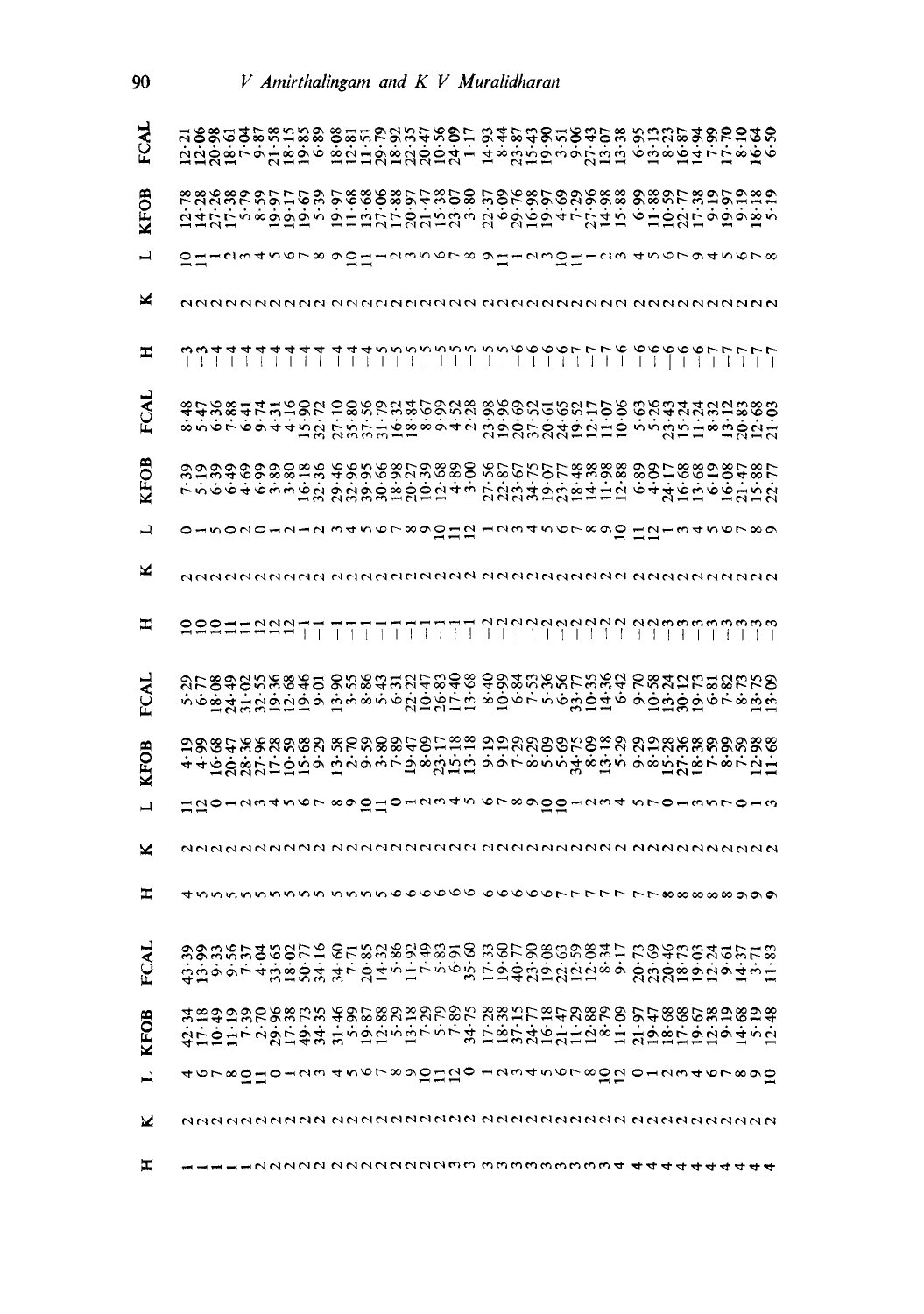| FCAL        |  |  |       |  |  |                            |  |  |  |  |  |  |  |  |  |  |  |  |  | ゃいょほいきょうきょうこうせいしゃんかん ものはのののだいのの にたけれたなめよういいかん せいせいきょうしょう しょうせいしょう きょうしょう せいせいせいせい                                                             |
|-------------|--|--|-------|--|--|----------------------------|--|--|--|--|--|--|--|--|--|--|--|--|--|-----------------------------------------------------------------------------------------------------------------------------------------------|
| <b>KFOB</b> |  |  |       |  |  |                            |  |  |  |  |  |  |  |  |  |  |  |  |  | きゅうびききゅうのもの のもののはのもの たいかん こうかん いいのせ せいこうかいせい しょうきょう しょうきょう しょうきょう しゅうしょう おんかいせい はいせい                                                          |
|             |  |  |       |  |  |                            |  |  |  |  |  |  |  |  |  |  |  |  |  | 90 HU4 OL 890 UW4 VOL 8 HU4 VOL 0 U4 NO HU W40 HLUW4 NO                                                                                       |
| ×           |  |  |       |  |  |                            |  |  |  |  |  |  |  |  |  |  |  |  |  |                                                                                                                                               |
| Ξ           |  |  |       |  |  |                            |  |  |  |  |  |  |  |  |  |  |  |  |  |                                                                                                                                               |
| FCAL        |  |  |       |  |  |                            |  |  |  |  |  |  |  |  |  |  |  |  |  |                                                                                                                                               |
| KFOB        |  |  |       |  |  |                            |  |  |  |  |  |  |  |  |  |  |  |  |  | ゆのかのゆめにでけな おのでおななのかゆめ けおのけののなどけは かなばのののでけない ゆうきょう せいけいせい ないけいせい なんかん こうすう こだま とうこうこう                                                          |
| ᅴ           |  |  |       |  |  |                            |  |  |  |  |  |  |  |  |  |  |  |  |  | SH-quanov Lo-quandrov o-quandrov So-quandro                                                                                                   |
| ×           |  |  |       |  |  |                            |  |  |  |  |  |  |  |  |  |  |  |  |  |                                                                                                                                               |
| 工           |  |  |       |  |  |                            |  |  |  |  |  |  |  |  |  |  |  |  |  | $\alpha$ dannnnnnn $\alpha$ 4444444444 nnnnnnnnnnnn noooooooo                                                                                 |
| FCAL        |  |  |       |  |  |                            |  |  |  |  |  |  |  |  |  |  |  |  |  | <b>もうすい あいのはは ほうこうひりょうせい はてなほけるほよけら ほけこのほる あみははのかい しゅうじょう あらいりょう はいこう ほうせい ほうじゅうほう おもおおの</b>                                                  |
| <b>KFOB</b> |  |  |       |  |  |                            |  |  |  |  |  |  |  |  |  |  |  |  |  | \$\$\$\$\$\$\$\$F\$\$ 12888588855 28658\$\$\$\$\$\$\$\$\$\$\$\$\$\$\$\$\$\$\$<br>Ŵyŵ+ŵਲ਼⊬⋚ਜ਼⋚ ਗ਼ŵŵਗ਼⋦ਗ਼ŵਲ਼ਜ਼৵ヸゖਖ਼ਗ਼ਙゅਜ਼ヂਜ਼ <sub>₩</sub> ਜ਼₩ਗ਼ |
|             |  |  |       |  |  |                            |  |  |  |  |  |  |  |  |  |  |  |  |  | 6123412345 6789012012 3456789012 0123456789                                                                                                   |
| ×           |  |  |       |  |  |                            |  |  |  |  |  |  |  |  |  |  |  |  |  | ממממממה ההההה המהווה המהווה המהווה המהווה המהווה המהווה המהווה המהווה המהווה ה                                                                |
| Ξ           |  |  | 77777 |  |  | <b>nnnn00000 0000000--</b> |  |  |  |  |  |  |  |  |  |  |  |  |  | --- 222222222                                                                                                                                 |
|             |  |  |       |  |  |                            |  |  |  |  |  |  |  |  |  |  |  |  |  | ねぎょ あけっしょう こ せんけんしょうしょう マロマートゥマチャー マルミッキチャッシュ このかん あいしょう しょうせんしょう こうしょうしょうせん せいしょう                                                            |
| <b>KFOB</b> |  |  |       |  |  |                            |  |  |  |  |  |  |  |  |  |  |  |  |  | ひ吸うけほうけんしょう こばちのかないですが ひはひけんしゅうせんは けんしょうきょうしょう はいしょう こうしょう しょうしょう しょうしょう しょうしょうせい せんしょう                                                       |
|             |  |  |       |  |  |                            |  |  |  |  |  |  |  |  |  |  |  |  |  | ター23456780 0123456781 2345678912 5456712345                                                                                                   |
| ×           |  |  |       |  |  |                            |  |  |  |  |  |  |  |  |  |  |  |  |  |                                                                                                                                               |
| 고           |  |  |       |  |  |                            |  |  |  |  |  |  |  |  |  |  |  |  |  |                                                                                                                                               |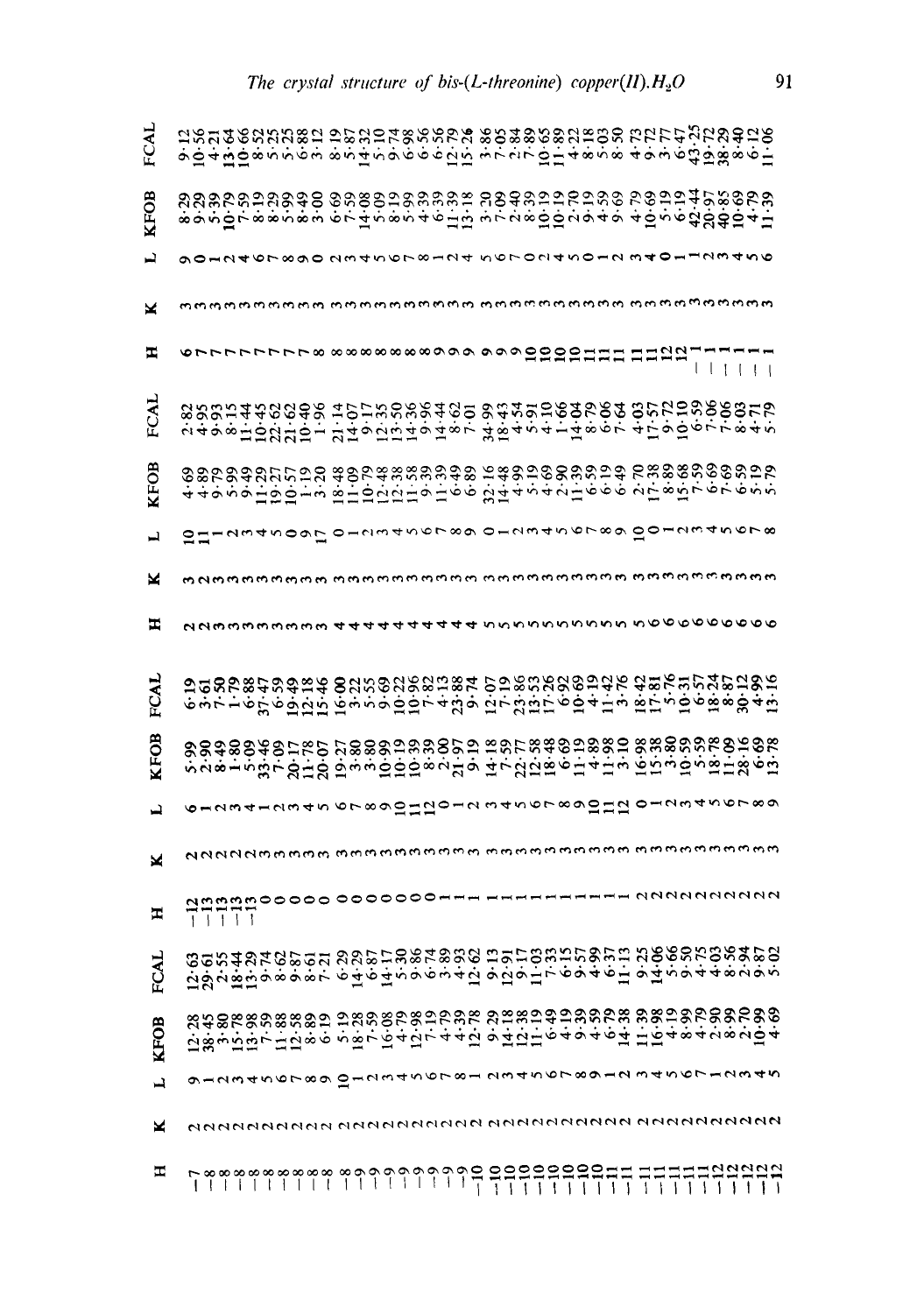V Amirthalingam and K V Muralidharan

| FCAI        |                                                                        |  |  |  |  |            |  |          |  |      |  | 食 すてきとうをはけば きゅうききょうきゅう してきてきょうき 山肉を食 すうちょう せいに きゅうきききょうきょう してき せいさん 出向る     |  |                   |  |  |                     |  |
|-------------|------------------------------------------------------------------------|--|--|--|--|------------|--|----------|--|------|--|-----------------------------------------------------------------------------|--|-------------------|--|--|---------------------|--|
| <b>KFOB</b> |                                                                        |  |  |  |  |            |  |          |  |      |  | 8 ゆきなみやのほどを ゆめなめめのせどをせ のととめなのかかないのか しょうこうせい しょうしょう こうじょう しょうしょう こうこうじょう     |  |                   |  |  |                     |  |
| ᅴ           |                                                                        |  |  |  |  |            |  |          |  |      |  | 6789123456 7891234567 23451236764                                           |  |                   |  |  |                     |  |
| ×           |                                                                        |  |  |  |  |            |  |          |  |      |  | mmmmmmmmmmmmmmmmmmmmmmmmmm                                                  |  |                   |  |  |                     |  |
| Ξ           |                                                                        |  |  |  |  |            |  |          |  |      |  |                                                                             |  |                   |  |  |                     |  |
| FCAL        |                                                                        |  |  |  |  |            |  |          |  |      |  | ねりあな4日6498 第1131日179日88 5m8692751.54000.5公 4日6408 810.511万円 100.5公 10.54    |  |                   |  |  |                     |  |
| <b>KFOB</b> |                                                                        |  |  |  |  |            |  |          |  |      |  | はり近かぬなけなめの かであななゆめはぬで めめけのののののかではない かいせん ちょうかいし けりひりょう する まん しょうりょうきょうかく    |  |                   |  |  |                     |  |
| ڀ           |                                                                        |  |  |  |  |            |  |          |  |      |  | 8012345680124680123456789012345                                             |  |                   |  |  |                     |  |
| ×           |                                                                        |  |  |  |  |            |  |          |  |      |  |                                                                             |  |                   |  |  |                     |  |
| Ξ           |                                                                        |  |  |  |  | ,,,,,,,,,, |  | 111111   |  | 1111 |  | 44 ひ ひ ひ ひ ひ ひ ひ り り り つ つ り つ つ し フ フ フ フ フ フ フ フ フ フ フ フ フ の め の の の<br>L |  |                   |  |  | , , , , , , , , , , |  |
| FCAL        |                                                                        |  |  |  |  |            |  |          |  |      |  | うるけのかおおぶのけ からみああめある おお なんけいひとけいなおかか ののけなののおおの こねとすてす せいなな なはすいけんこう ちょうけん    |  |                   |  |  |                     |  |
| KFOB        | するなぬぬれけけのぬ のなののゆめりのかか おおめ 乱なせい とのめのある うらない はなりない いちょうてい なん なおけははちにちょうて |  |  |  |  |            |  |          |  |      |  |                                                                             |  |                   |  |  |                     |  |
| ᆜ           | 7890ⅡΩ1234 567890ⅡΩ12 34567890ⅡΩ67                                     |  |  |  |  |            |  |          |  |      |  |                                                                             |  |                   |  |  |                     |  |
| ×           |                                                                        |  |  |  |  |            |  |          |  |      |  |                                                                             |  |                   |  |  |                     |  |
| ェ           |                                                                        |  |  |  |  |            |  | uananano |  |      |  |                                                                             |  | m m m m m m m m m |  |  |                     |  |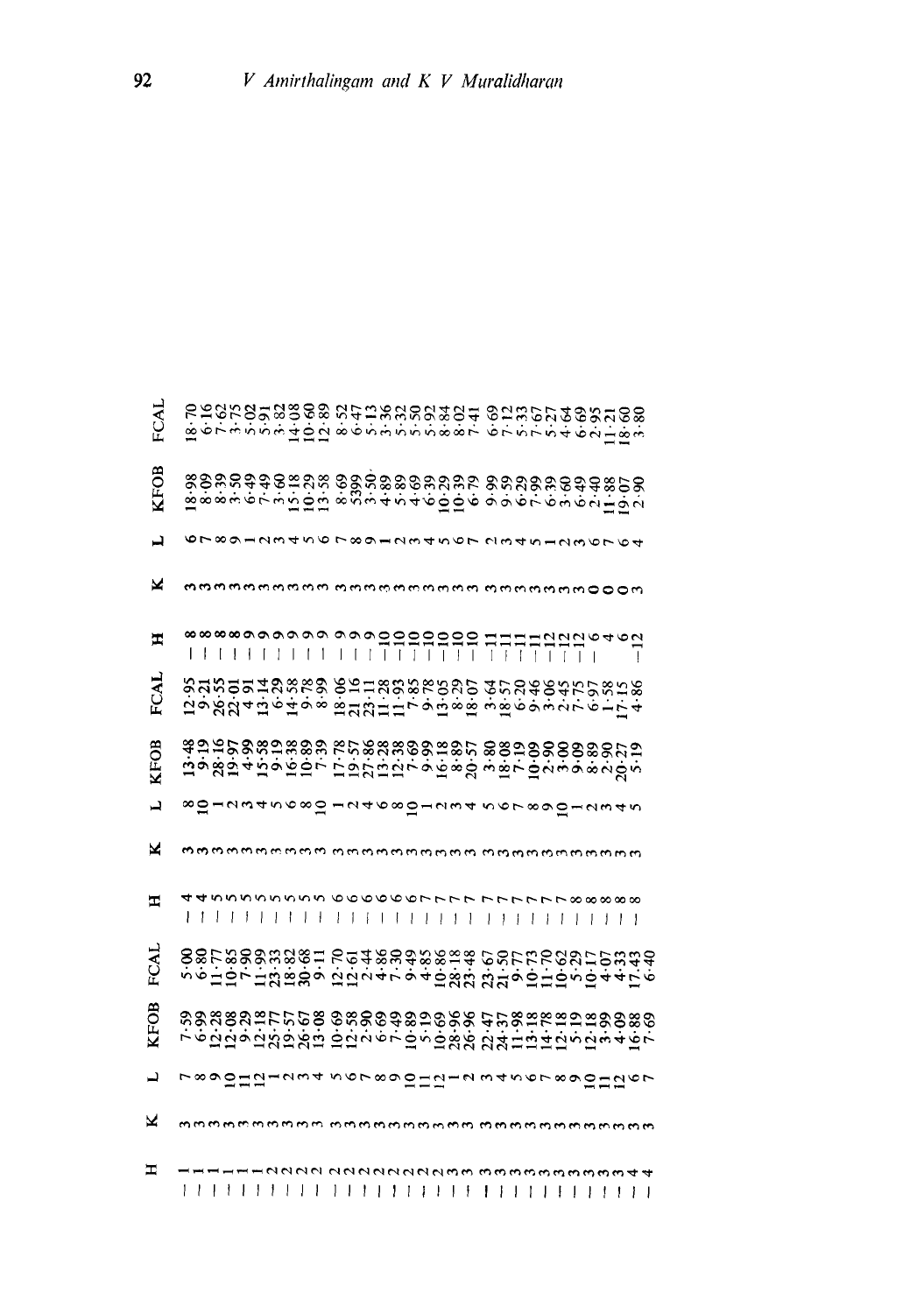Table 3. Least square planes.

The equations of the planes are of the form  $Ax + By + Cz = D$  **x**, y, z are orthogonal coordinates in A

| Plane         | Atoms                           | $\boldsymbol{A}$ | B                              | C              | D              |
|---------------|---------------------------------|------------------|--------------------------------|----------------|----------------|
|               | 01, 04, N1, N2                  | 0.748            | 0.563                          | 0.350          | 5.731          |
| $\frac{2}{3}$ | 01, 02, C1, C2<br>04.05. C5. C6 | 0.765<br>0.577   | 0.424<br>0.511                 | 0.485<br>0.637 | 5.554<br>5.838 |
|               |                                 |                  | Deviation of atoms from planes |                |                |
|               | Plane 1                         |                  | Plane 2                        |                | Plane 3        |
| *Cu           | $-0.08$ Å                       | 01               | $+0.003\text{\AA}$             | 04             | $+0.007$ Å     |
| 01            | $-0.06$                         | 02               | $+0.003$                       | 05             | $+0.008$       |
| 04            | $-0.06$                         | Сl               | $-0.008$                       | C5             | $-0.021$       |
|               | $\cdot$ - 0 $\cdot$ 06          | C2               | $-1 - 0.002$                   | C <sub>6</sub> | $+0.006$       |
| N1            | $+0.06$                         | $*_{N1}$         | $+0.548$                       | $*_{N2}$       | $-0.723$       |

Table 4. Torsion angle

| Angle                                                                                                                               | Description                                                                                                                                                                                                      | Value                                                                                                                             | Values in<br>$Ls$ -threonine*                                        |
|-------------------------------------------------------------------------------------------------------------------------------------|------------------------------------------------------------------------------------------------------------------------------------------------------------------------------------------------------------------|-----------------------------------------------------------------------------------------------------------------------------------|----------------------------------------------------------------------|
| $\psi^1(1)$<br>$\psi^2$ (1)<br>$X^{1,1}(1)$<br>$\chi^{1,2}(1)$<br>$\psi^1$ (2)<br>$\psi^2$ (2)<br>$\chi^1$ , 1 (2)<br>$x^1$ , 2 (2) | $N_1 - C_1 - C_2 - O_1$<br>$N_1 - C_1 - C_2 - O_2$<br>$N_1 - C_2 - C_3 - O_3$<br>$N_{1}-C_{2}-C_{3}-C_{4}$<br>$N_a - C_5 - C_6 - O_4$<br>$N_2 - C_5 - C_6 - O_5$<br>$N_a-C_6-C_7-O_6$<br>$N_2 - C_6 - C_7 - C_8$ | $-22(1)^{\circ}$<br>$+156(1)$ °<br>$-53(1)$ °<br>$-177(1)$ °<br>$+34(1)$ °<br>$-150(1)$ °<br>$+$ 43 (1) <sup>o</sup><br>$-74(1)°$ | $-25.6(4)$ °<br>$+155.8(3)$ °<br>$-54.8(3)$ °<br>$-175.9(3)^{\circ}$ |

\* (Ramanadham *et al* 1973)

Table 5. Intermolecular contacts less than  $3.5 \text{ Å}$ 

| $Cu-C5$ (I)<br>$Cu-05$ (I)<br>$C2-04$ (I)<br>$C5-N1$ (II)<br>$01 - 02$ (II)<br>$01-06$ (IV)<br>$01-06$ (I)<br>$01-04$ (I)<br>$02-04$ (I)<br>$04-N1$ (II)<br>04-N1 (VII)<br>$07-05$ (I) | $3.30\text{\AA}$<br>2.94<br>3.09<br>3.48<br>3.23<br>3.30<br>3.15<br>$3 \cdot 12$<br>3.13<br>3.13<br>2.97<br>2.86 | $06-N2$ (VI)<br>$Cu-C1$ (I)<br>$C1-C5$ (I)<br>$C3-07(V)$<br>$C5-N1$ (VII)<br>$01-05$ (I)<br>$01-N2(1)$<br>$N2-05$ (I)<br>$02-N1$ (I)<br>$*07-03$ (III)<br>$*06-N2$ (VIII)<br>$N1-05$ (I) | $3.30\text{\AA}$<br>3.00<br>$3 \cdot 30$<br>3.47<br>3.34<br>3.48<br>3.35<br>3.48<br>3.35<br>2.87<br>2.78<br>3.35 | $Cu-02$ (II)<br>$Cl-M2$ (I)<br>$C5-01$ (II)<br>$C6-05$ (I)<br>$01 - N2$ (IV)<br>$02-N2$ (I)<br>$*07-03$ (VII)<br>$*06-N2$ (II)<br>$N1-05 (V)$ | $2.48\text{\AA}$<br>3.45<br>$3 \cdot 10$<br>3.48<br>3.42<br>3.18<br>2.69<br>$2 - 80$<br>3.25 |
|----------------------------------------------------------------------------------------------------------------------------------------------------------------------------------------|------------------------------------------------------------------------------------------------------------------|------------------------------------------------------------------------------------------------------------------------------------------------------------------------------------------|------------------------------------------------------------------------------------------------------------------|-----------------------------------------------------------------------------------------------------------------------------------------------|----------------------------------------------------------------------------------------------|
| Key to symmetry operations                                                                                                                                                             |                                                                                                                  |                                                                                                                                                                                          |                                                                                                                  |                                                                                                                                               |                                                                                              |
| (I) $x, 1 + y, z$<br>(II) $x, -1+y, z$<br>(III) $1+x, y, z$                                                                                                                            |                                                                                                                  | $(IV)$ 1 - x, $\frac{1}{2} + y$ , -z<br>(V) $1-x$ , $\frac{1}{2}+y$ , $1-z$<br>(VI) $1-x$ , $-\frac{1}{2} + v$ , $-z$                                                                    |                                                                                                                  | (VII) $1-x$ , $-\frac{1}{2}+y$ , $1-z$<br>(VIII) $1-x$ , $-3/2+y$ , $-z$                                                                      |                                                                                              |
| <b>*Possible hydrogen bonds.</b>                                                                                                                                                       |                                                                                                                  |                                                                                                                                                                                          |                                                                                                                  |                                                                                                                                               |                                                                                              |